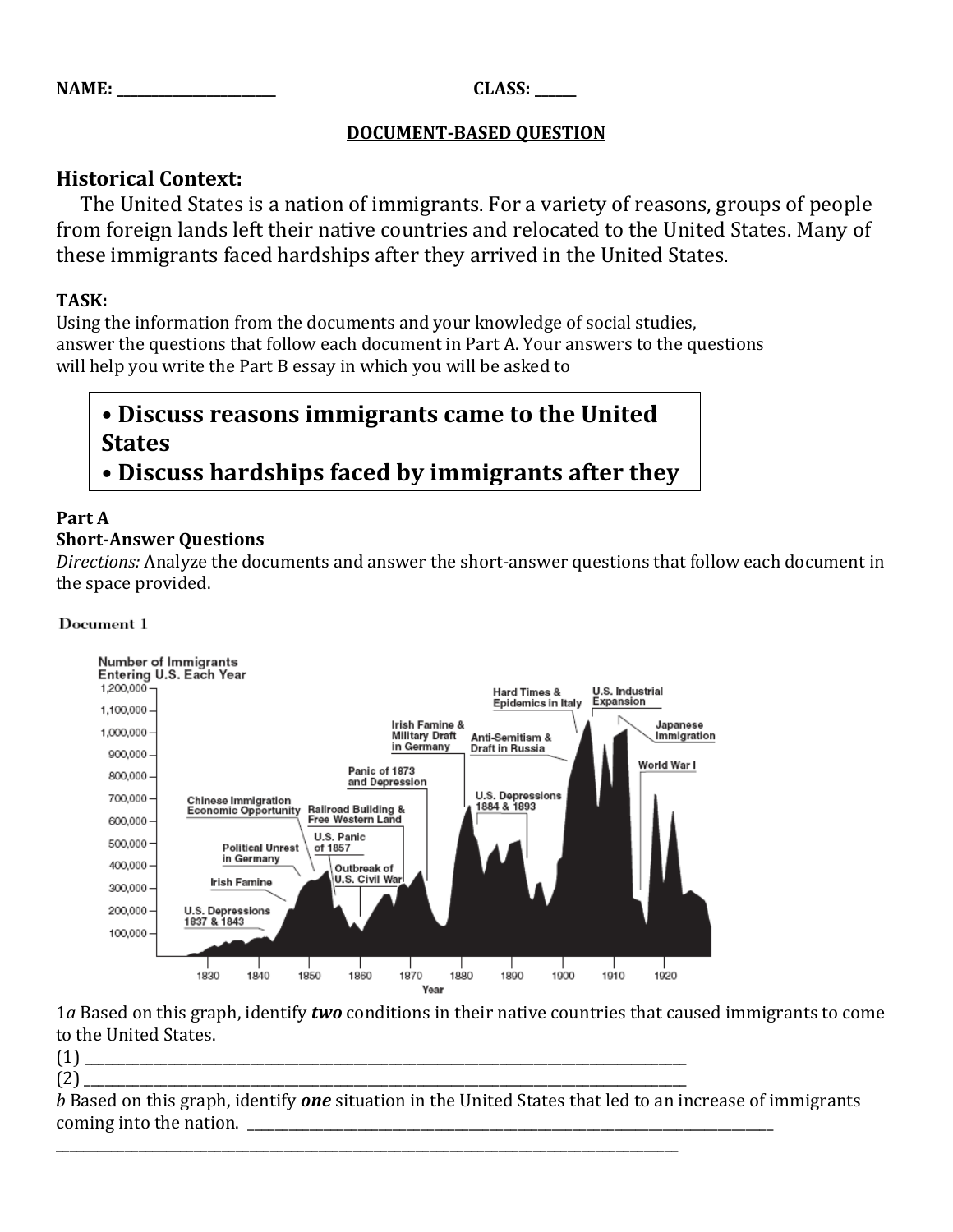#### Document 2

This is part of an interview with Catherine Moran McNamara, an Irish immigrant, who arrived in the United States around 1900.

... There was twelve in our family. The oldest died and the other one went to Australia with my uncle. I was about five when she went. So there was ten of us, you might say, in our family. We had to pay every cent we possibly could produce to taxes. Every war England had she had you pay her part, even though you just had nothing, and you had to pay on your land some expenses of it....

My mother kept house and my father had no work but just the bit of land we had, to work it, and give the cream of the milk to England for everything. They had to get the big rent, and then if the year was bad and the stuff didn't grow, we suffered on that.

The Irish lived under awful stress. I've seen the family thrown out. I recall that distinctly because we took them in our barn. They had no place for their bed, for anything. I seen the little child, this is God's truth, I'll never forget this, it was just about a year and a half, put out in the little cradle. I see the pots put out and the coals of fire put into the iron oven they used to bake with. Everything they had, put into the yard. If they were caught in that yard that night they'd be shot or somethin'.

England did this, of course, and her regime. She had certain ones to do it. The landlord, he was English, and the English owned Ireland then....

> Source: June Namias, First Generation: In the Words of Twentieth-Century American Immigrants. Beacon Press, 1978

2. Based on this document, state two reasons many Irish citizens immigrated to the United States around 1900.  $(1) \begin{tabular}{l} \hline \rule[1em]{1em}{1em} \rule[1em]{1em}{1em} \rule[1em]{1em}{1em} \rule[1em]{1em}{1em} \rule[1em]{1em}{1em} \rule[1em]{1em}{1em} \rule[1em]{1em}{1em} \rule[1em]{1em}{1em} \rule[1em]{1em}{1em} \rule[1em]{1em}{1em} \rule[1em]{1em}{1em} \rule[1em]{1em}{1em} \rule[1em]{1em}{1em} \rule[1em]{1em}{1em} \rule[1em]{1em}{1em} \rule[1em]{1em}{1em} \rule[1em]{1em}{1em} \rule$ 

 $(2)$ 

### Document 3

This is part of an interview with George Kokkas, a Greek immigrant, who arrived in the United States in 1969.

... Work over there was very bad. In those days [1967], a worker in Greece made about five dollars a day, when a worker's pay in the United States was about thirty dollars a day. But the reason I came to the United States was because the situation in Greece was bad. And I was concerned about the education of my kids. Greece in those days had only one university, and if you had kids who wanted to go to the university it was very hard to get the chance.

Source: Gladys Nadler Rips, Coming to America: Immigrants from Southern Europe, Delacorte Press

3. Based on this document, identify two reasons that led this Greek immigrant to move to the United States.  $(1)$ 

 $(2)$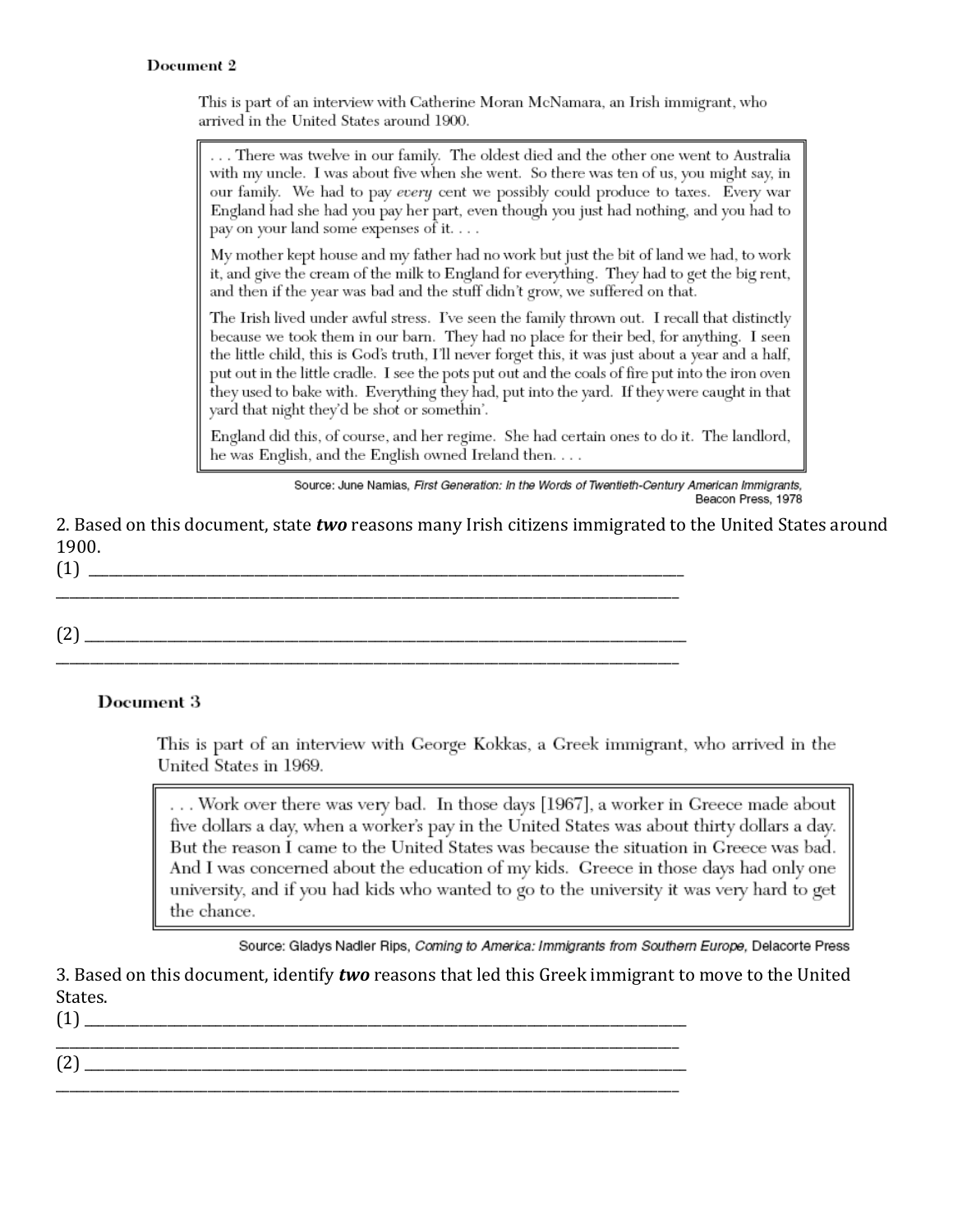#### Document 4

With increased immigration in the mid-1800s, open hostility towards foreigners was expressed in the form of anti-immigration pamphlets such as this one, dated 1885.



4. Based on this document, identify *one* reason many native-born Americans in the late 1800s were in favor of restricting immigration. \_\_\_\_\_\_\_\_\_\_\_\_\_\_\_\_\_\_\_\_\_\_\_\_\_\_\_\_\_\_\_\_\_\_\_\_\_\_\_\_\_\_\_\_\_\_\_\_\_\_\_\_\_\_\_\_\_\_\_\_\_\_\_\_\_\_\_\_\_\_

\_\_\_\_\_\_\_\_\_\_\_\_\_\_\_\_\_\_\_\_\_\_\_\_\_\_\_\_\_\_\_\_\_\_\_\_\_\_\_\_\_\_\_\_\_\_\_\_\_\_\_\_\_\_\_\_\_\_\_\_\_\_\_\_\_\_\_\_\_\_\_\_\_\_\_\_\_\_\_\_\_\_\_\_\_\_\_\_\_\_

#### Document 5



Source: Lewis W. Hine, November 1912, Library of Congress

5 Based on this photograph, identify *one* reason that living in a tenement was often difficult for immigrants.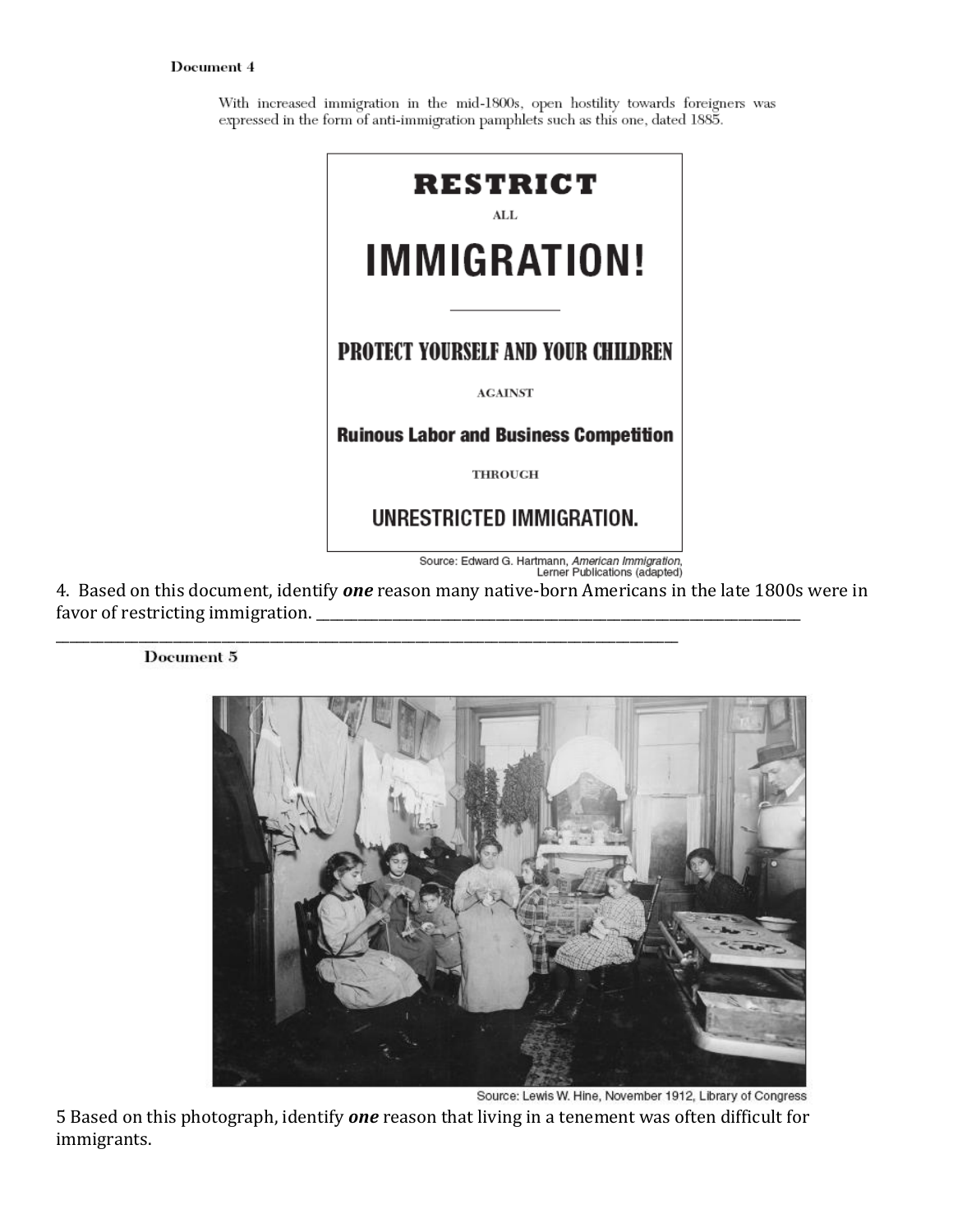#### Document 6



Photograph of New York City Garment Workers, 1913

Source: Historical Atlas of the United States, National Geographic Society, 1988

6. Based on this photograph, identify **one** goal of this protest by immigrant workers.

#### Document 7

This is part of a letter from a Polish immigrant, who came to the United States in 1913.

I'm in this country for four months.

I am a polish man. I want be american citizen . . . But my friends are polish people—I must live with them—I work in the shoes-shop with polish people—I stay all the time with them-at home-in the shop-anywhere.

I want live with american people, but I do not know anybody of american. I go 4 times to teacher, and must pay \$2 weekly. I wanted take board [to live] in english house, but I could not, for I earn only \$5 or 6 in a week, and when I pay teacher \$2, I have only \$4—\$3— and now english board house is too dear [expensive] for me. Better job to get is hard for me, because I do not speak well english and I cannot understand what they say to me. The teacher teach me—but when I come home—I must speak polish and in the shop also. In this way I can live in your country many years—like my friends—and never speak—write well english—and never be good american citizen....

Source: Report of the Commission on Immigration on the Problem of Immigration in Massachusetts, 1914 (adapted)

7. Based on this document, state two reasons it was difficult for this Polish immigrant to fit into American society.

 $(1)$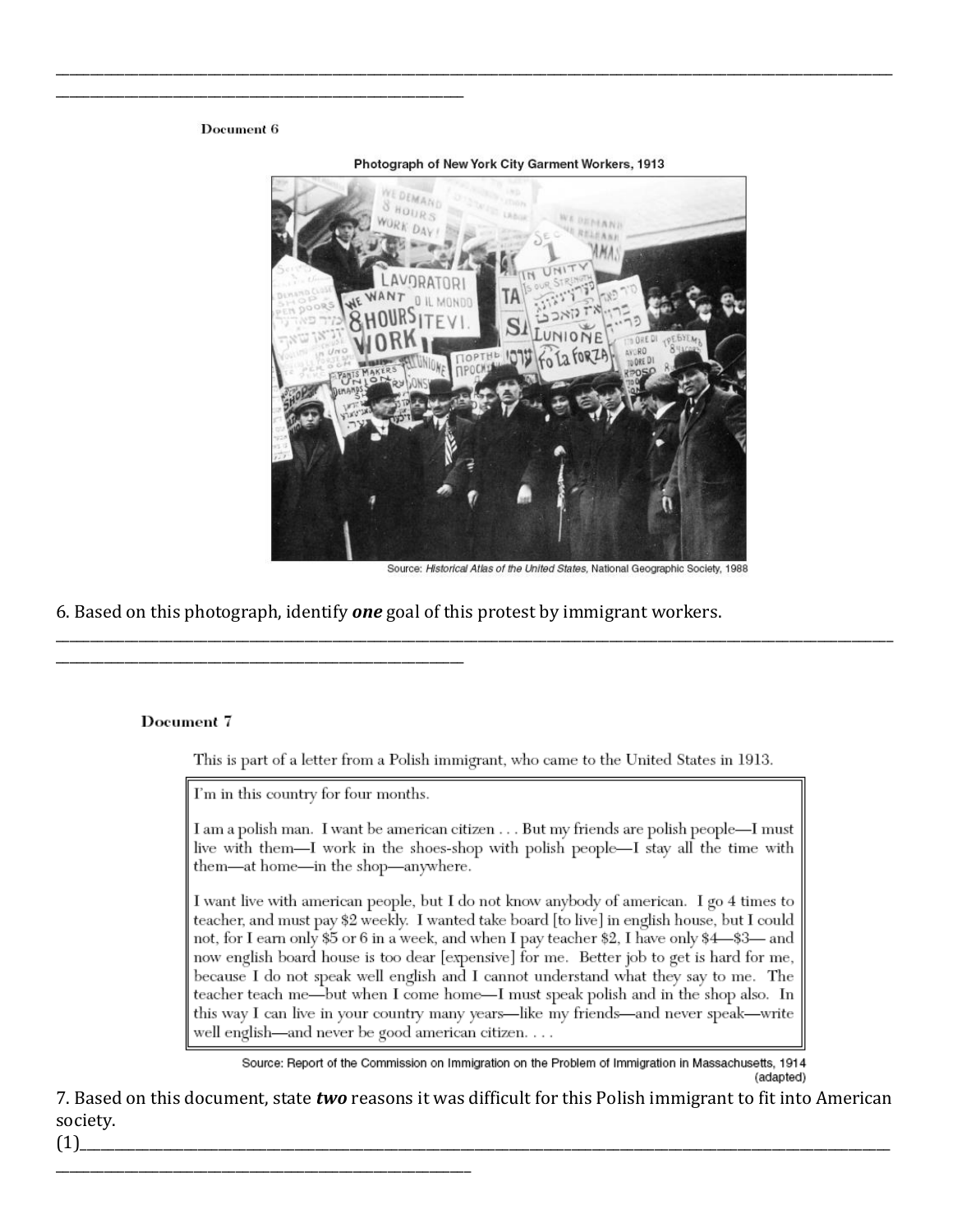## **Part B: Essay**

*Directions:* Write a well-organized essay that includes an introduction, several paragraphs, and a conclusion. Use evidence from *at least four* documents to support your essay. Support your response with relevant facts, examples, and details. Include additional outside information.

### **Historical Context:**

The United States is a nation of immigrants. For a variety of reasons, groups of people from foreign lands left their native countries and relocated to the United States. Many of these immigrants faced hardships after they arrived in the United States.

## **Task:**

Using the information from the documents and your knowledge of social studies, write an essay in which you

\_\_\_\_\_\_\_\_\_\_\_\_\_\_\_\_\_\_\_\_\_\_\_\_\_\_\_\_\_\_\_\_\_\_\_\_\_\_\_\_\_\_\_\_\_\_\_\_\_\_\_\_\_\_\_\_\_\_\_\_\_\_\_\_\_\_\_\_\_\_\_\_\_\_\_\_\_\_\_\_\_\_\_\_\_\_\_\_\_\_

- **Discuss reasons immigrants came to the United States**
- **Discuss hardships faced by immigrants after they arrived in the United States**

# **Guidelines:**

## **In your essay, be sure to:**

- Develop all aspects of the task
- Incorporate information from *at least four* documents
- Incorporate relevant outside information
- Support the theme with relevant facts, examples, and details
- Use a logical and clear plan of organization, including an introduction and a conclusion that are beyond a restatement of the theme

# DBQ Checklist

- I have completed and **understand** all of the documents.
- I have answered **both parts** of the task
- My essay has an **introduction, body, and conclusion.**
- □I have incorporated at least **FOUR** of the documents in my response.
- I have used **OUTSIDE KNOWLEDGE.**
- □I have not written an essay based **ONLY** on the documents.
- I have not written an essay based **ONLY** on my outside knowledge.

 $(2)$